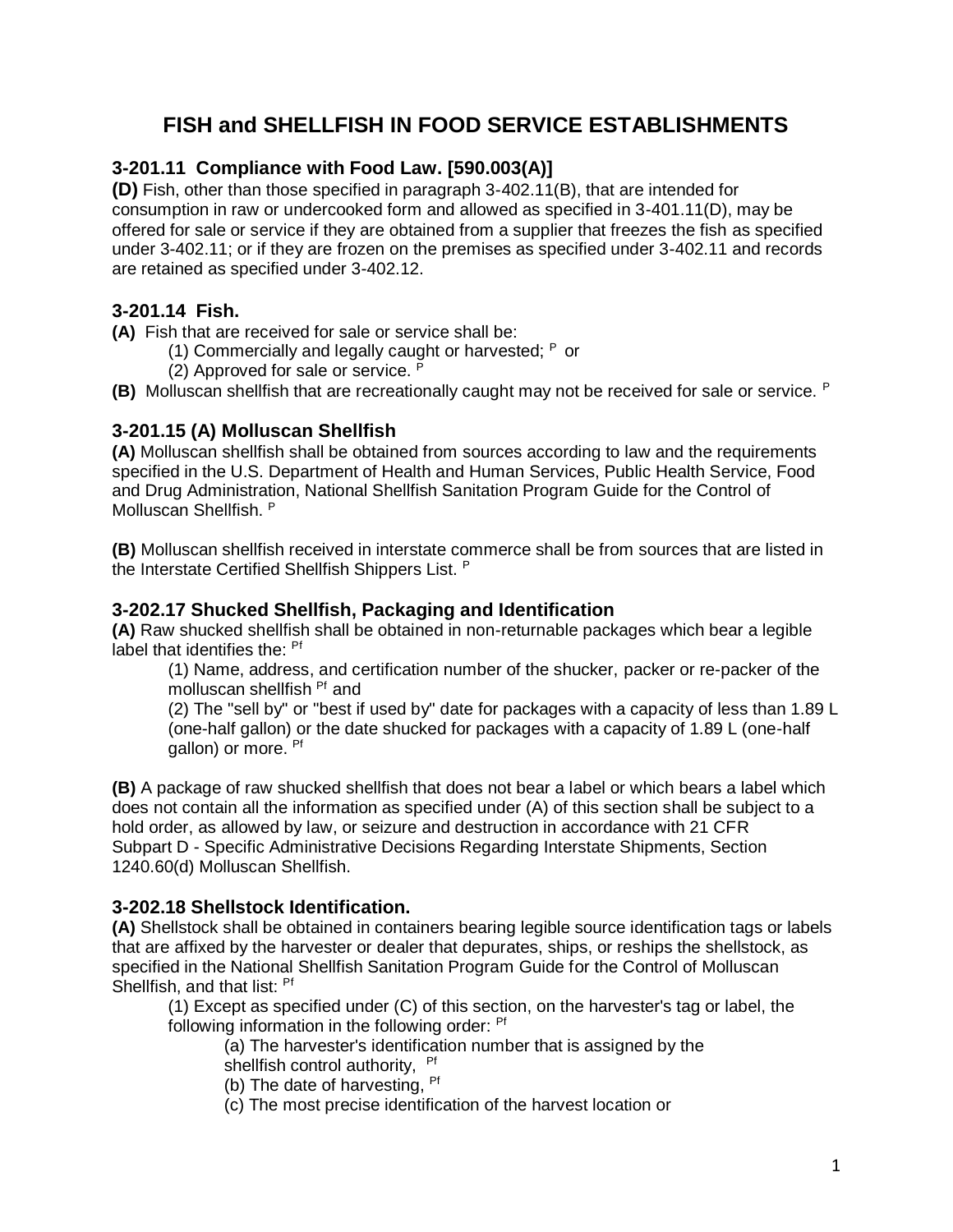aquaculture site that is practicable based on the system of harvest area designations that is in use by the shellfish control authority and including the abbreviation of the name of the state or country in which the shellfish are harvested, <sup>Pf</sup>

(d) The type and quantity of shellfish,  $Pf$  and

(e) The following statement in bold, capitalized type: "This tag is

required to be attached until container is empty or retagged and thereafter kept on file for 90 days"; <sup>Pf</sup> and

(2) Except as specified in (D) of this section, on each dealer's tag or label, the following information in the following order: Pf

(a) The dealer's name and address, and the certification number assigned by the shellfish control authority, <sup>Pf</sup>

(b) The original shipper's certification number including the abbreviation of the name of the state or country in which the shellfish are harvested, Pf

(c) The same information as specified for a harvester's tag under  $(A)(1)(b)-(d)$  of this section, <sup>Pf</sup> and

(d) The following statement in bold, capitalized type: "This tag is required to be attached until container is empty and thereafter kept on file for 90 days." <sup>Pf</sup>

**(B)** A container of shellstock that does not bear a tag or label or that bears a tag or label that does not contain all the information as specified under (A) of this section shall be subject to a hold order, as allowed by law, or seizure and destruction in accordance with 21 CFR Subpart D - Specific Administrative Decisions Regarding Interstate Shipments, Section 1240.60(d).

**(C)** If a place is provided on the harvester's tag or label for a dealer's name, address, and certification number, the dealer's information shall be listed first.

**(D)** If the harvester's tag or label is designed to accommodate each dealer's identification as specified under (A)(2)(a) and (b) of this section, individual dealer tags or labels need not be provided.

#### **3-202.19 Shellstock, Condition**

When received by a food establishment, shellstock shall be reasonably free of mud, dead shellfish, and shellfish with broken shells. Dead shellfish or shellstock with badly broken shells shall be discarded.

### **3-203.11 Molluscan Shellfish, Original Container. [590.003(B)]**

**(A)** Except as specified in (B)-(D) of this section, molluscan shellfish may not be removed from the container in which they are received other than immediately before sale or preparation for service.

**(B)** For display purposes, shellstock may be removed from the container in which they are received, displayed on drained ice, or held in a display container, and a quantity specified by a consumer may be removed from the display or display container and provided to the consumer if:

(1) The source of the shellstock on display is identified as specified under 3-202.18 and recorded as specified under 3-203.12; and

(2) The shellstock are protected from contamination.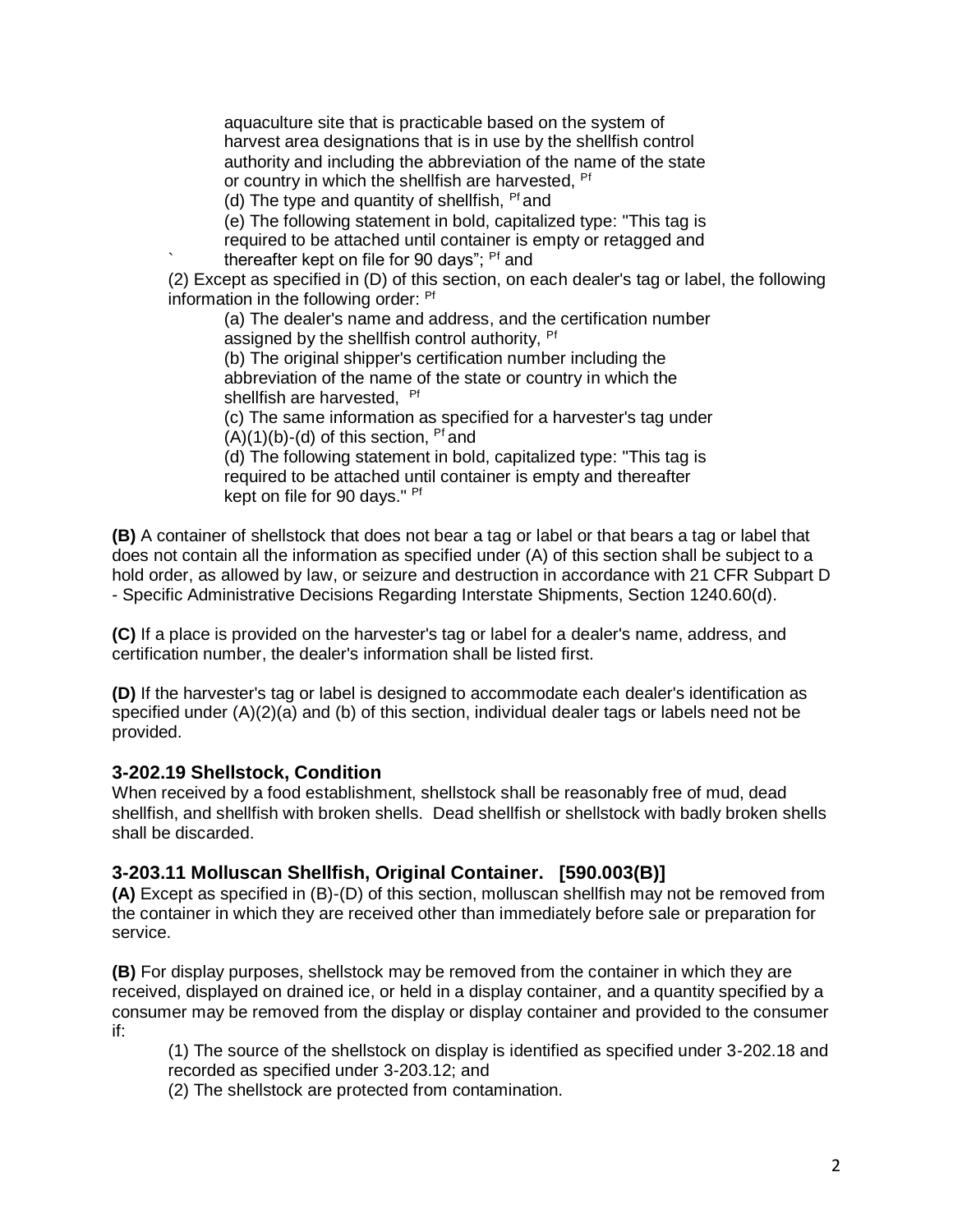**(C)** Shucked shellfish may be removed from the container in which they were received and held in a display container from which individual servings are dispensed upon a consumer's request if:

(1) The labeling information for the shellfish on display as specified under 3-202.17 is retained and correlated to the date when, or dates during which, the shellfish are sold or served; and

(2) The shellfish are protected from contamination.

**(D)** Part D of the 2013 Federal Food Code allowing consumer self-service of shucked shellfish is not allowed under 590.003(B).

### **3-203.12 Shellstock, Maintaining Identification.**

**(A)** Except as specified under (C)(2) of this section, shellstock tags or labels shall remain attached to the container in which the shellstock are received until the container is empty. <sup>Pf</sup>

**(B)** The date when the last shellstock from the container is sold or served shall be recorded on the tag or label. Pf

**(C)** The identity of the source of shellstock that are sold or served shall be maintained by retaining shellstock tags or labels for 90 calendar days from the date that is recorded on the tag or label, as specified under (B) of this section, by:  $Pf$ 

(1) Using an approved record keeping system that keeps the tags or labels in chronological order correlated to the date that is recorded on the tag or label, as specified under (B) of this section; <sup>Pf</sup> and

(2) If shellstock are removed from its tagged or labeled container:

(a) Preserving source identification by using a record keeping system as specified under  $(C)(1)$  of this section. <sup>Pf</sup> and

(b) Ensuring that shellstock from one tagged or labeled container are not commingled with shellstock from another container with different certification numbers; different harvest dates; or different growing areas as identified on the tag or label before being ordered by the consumer. <sup>Pf</sup>

# **3-401.11 Raw Animal Foods.**

**(D)** A raw animal food such as . . . raw fish, raw-marinated fish, raw molluscan shellfish . . . or a partially cooked food such as lightly cooked fish . . . may be served or offered for sale upon consumer request or selection in a ready-to-eat form if:

(1) food establishment does not serve a highly susceptible population;

(2) consumer is advised that to ensure safety, the food should be cooked; (See 3-603 Consumer Advisory) and

(3) regulatory authority grants a variance based on a submitted HACCP plan. (See HACCP Plan Handout.)

### **3-402.11 Parasite Destruction.**

**(A)** Except as specified in (B) of this section, before service or sale in ready-to-eat form, raw, raw-marinated, partially cooked, or marinated-partially cooked fish shall be:

(1) Frozen and stored at a temperature of -20 $\degree$ C (-4 $\degree$ F) or below for a minimum of 168 hours (7 days) in a freezer;  $P$ 

(2) Frozen at -35°C (-31°F) or below until solid and stored at -35°C

 $(-31^{\circ}F)$  or below for a minimum of 15 hours;  $P$  or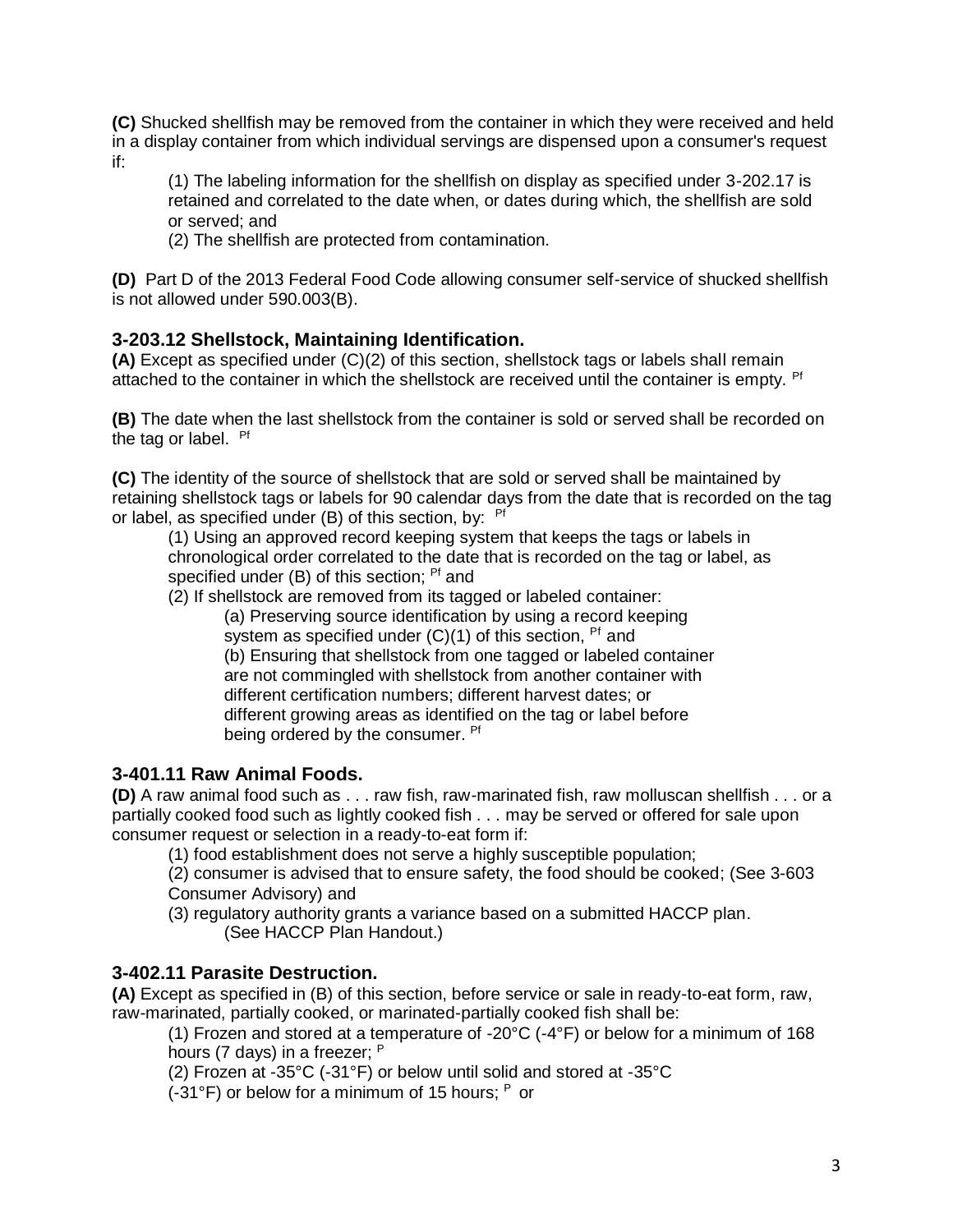(3) Frozen at -35°C (-31°F) or below until solid and stored at -20°C (-4°F) or below for a minimum of 24 hours. P

- **(B)** Paragraph (A) of this section does not apply to:
	- (1) MOLLUSCAN SHELLFISH;
	- (2) A scallop product consisting only of the shucked adductor muscle;

(3) Tuna of the species Thunnus alalunga, Thunnus albacares (Yellowfin tuna), Thunnus atlanticus, Thunnus maccoyii (Bluefin tuna, Southern), Thunnus obesus (Bigeye tuna), or Thunnus thynnus (Bluefin tuna, Northern); or

- (4) Aquacultured fish, such as salmon, that:
	- (a) If raised in open water, are raised in net-pens, or
	- (b) Are raised in land-based operations such as ponds or tanks, and
	- (c) Are fed formulated feed, such as pellets, that contains no live parasites infective to the aquacultured fish.
- (5) fish eggs that have been removed from the skein and rinsed.

#### **3-402.12 Records, Creation and Retention.**

(A) Except as specified in 3-402.11(B) and (B) of this section, if raw, raw-marinated, partially cooked, or marinated-partially cooked fish are served or sold in ready-to-eat form, the person-incharge shall record the freezing temperature and time to which the fish are subjected and shall retain the records of the food establishment for 90 calendar days beyond the time of service or sale of the fish. <sup>Pf</sup>

(B) If the fish are frozen by a supplier, a written agreement or statement from the supplier stipulating that the fish supplied are frozen to a temperature and for a time specified under 3-402.11 may substitute for the records specified under (A) of this section.

(C) If raw, raw-marinated, partially cooked, or marinated-partially cooked fish are served or sold in ready-to-eat form, and the fish are raised and fed as specified in 3-402.11(B)(3), a written agreement or statement from the supplier or aquaculturist stipulating that the fish were raised and fed as specified in 3-402.11(B)(3) shall be obtained by the person in charge and retained in the records of the food establishment for 90 calendar days beyond the time of service or sale of the fish. Pf

#### **3-502.12 Reduced Oxygen Packaging Without a Variance**

**(C)** Except for fish that is frozen before, during, and after packaging, a food establishment may not package fish using a reduced oxygen packaging method. <sup>P</sup>

#### **3-602.11 Food Labels.**

(B)(7) For any salmonid fish containing canthaxanthin or astaxanthin as a color additive, the labeling of the bulk fish container, including a list of ingredients, must be displayed on the retail container or by other written means, such as a counter card, that discloses the use of canthaxanthin or astaxanthin.

### **4-204.110 Molluscan Shellfish Tanks.**

**(A)** Except as specified under (B) of this section, molluscan shellfish life support system display tanks may not be used to store or display shellfish that are offered for human consumption and shall be conspicuously marked so that it is obvious to the consumer that the shellfish are for display only. P